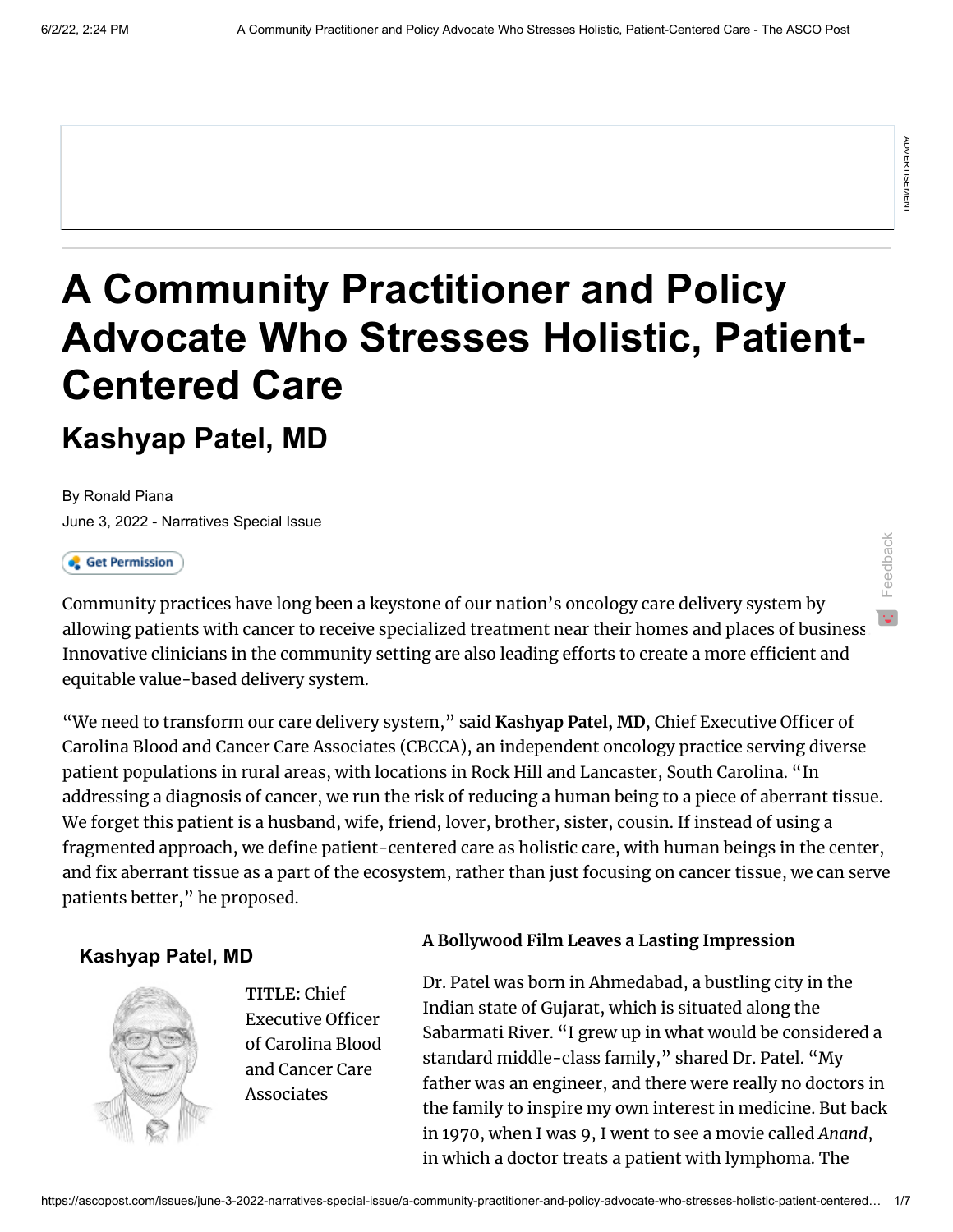**MEDICAL DEGREE:** MD, Gujarat University

# **ON HIS PILOT PROGRAM CALLED NO ONE LEFT ALONE IN SOUTH CAROLINA:** "Policy alone can't solve the inequities of cancer care. Community practices should be ready to address inequities as part of future value-based models, and doing so will help practices succeed and keep patients in community clinics."

patient, named Anand, upon learning of his impending death determines to use the time he has left to the absolute fullest. The film left me inconsolable; I couldn't stop crying. I really admired the hero, and my father told me that when I grew up, I should become a doctor and learn how to treat that same disease," he said.

Dr. Patel continued: "That experience stayed with me for a while, but like all things when you're young, eventually faded away in the hecticness of youth. When I was 16, I began to seriously consider pursing a career in engineering, as there were a lot of exciting things happening in the field. But my father, himself an engineer, intervened and reminded me about *Anand* and how much it had affected me. At that point, I dropped the idea of

engineering and decided to go to medical school. After finishing my prerequisites, I entered Gujarat University in 1984 to study medicine and received my medical degree in 1987."

During the 1980s, Dr. Patel noted, neurology and cardiology were the specialties drawing the most attention among ambitious young doctors fresh out of medical school. "After finishing my MD, I went to do a neurology fellowship in Bombay, at the Bombay Hospital & Medical Research Center. However, when I got there, the administration said there was no paid position, so I'd have to moonlight while doing my fellowship. Well, I ended up getting a moonlight position in a hematology/oncology clinic, and when all the memories from the movie *Anand* came flooding back over me, that was when I made the commitment to become an oncologist," said Dr. Patel. Feedback

#### **Looking for More Experience**

After completing a 2-year training program in Bombay, Dr. Patel returned home to Ahmedabad in 1989 and started a private hematology/oncology practice. "My practice was going well, but I felt a sense of inadequacy in my oncology training. So, I applied for a hem/onc scholarship in the UK and was accepted by the University of Manchester. I spent 4 very productive years there and eventually landed a junior faculty position in Scotland. However, during a meeting where I was presenting a poster, an oncologist I met said I should consider relocating in the United States, where he thought I'd find more opportunity to grow my career."

However, Dr. Patel was concerned about entering the United States on a visa, which was an ongoing process of re-registering. "Because of my publications and other work, however, I was given an employment-based immigration first preference EB-1 visa, which is issued to a noncitizen of extraordinary ability. I could immigrate to the United States with my whole family, even if I didn't have a job lined up," explained Dr. Patel. "It was quite an honor, and I have always appreciated the opportunity I was given to become part of the medical community in the United States."

When Dr. Patel arrived in the States, he immediately signed on to a residency program at Jamaica Hospital in Queens, New York. Residency on the oncology clinic at the busy city hospital was a good learning experience for Dr. Patel, but his American oncology journey had just begun.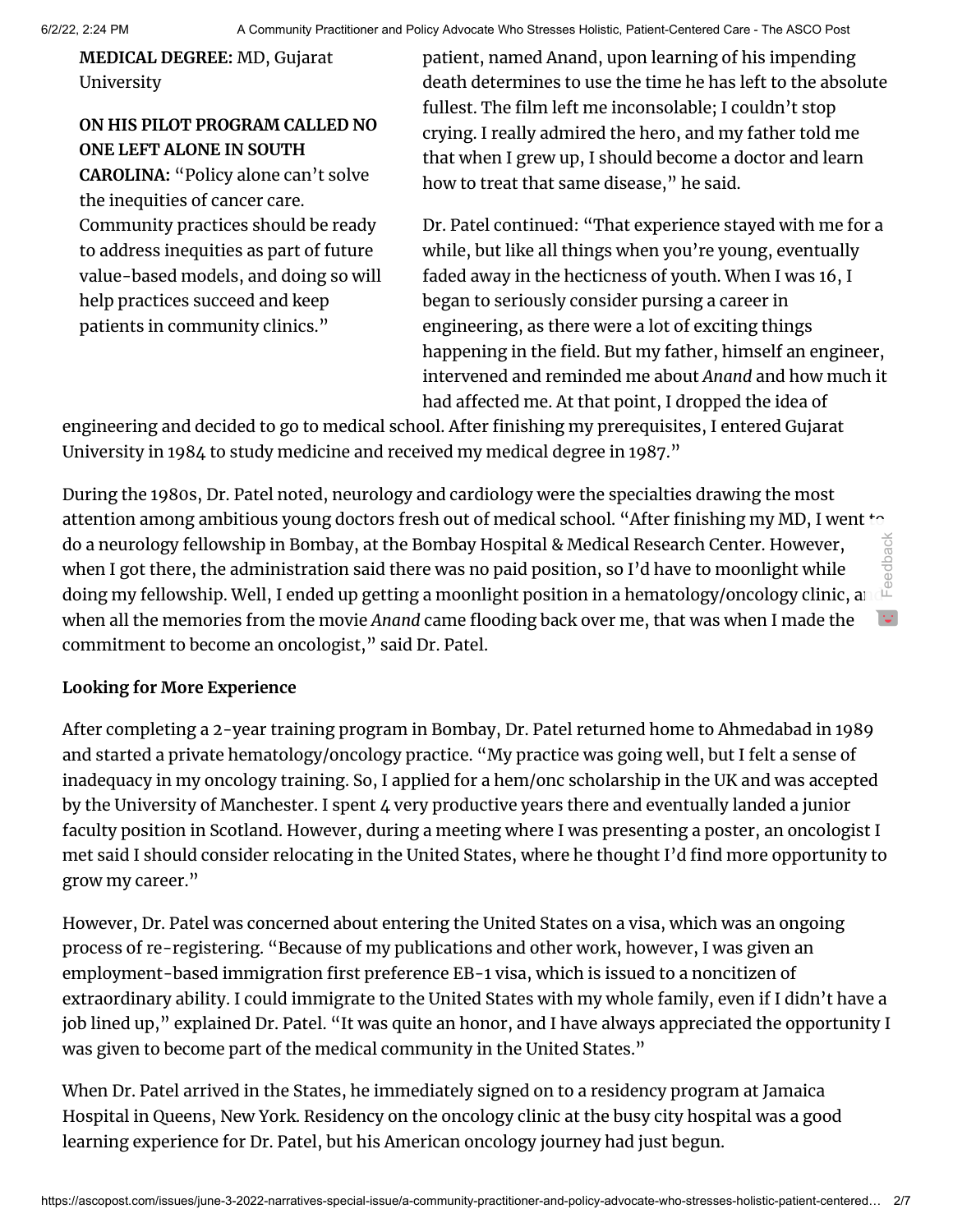Dr. Patel related: "In 1999, I left Jamaica Hospital to do a hem/onc fellowship at Thomas Jefferson University in Philadelphia, where I became involved in publications and research, particularly the early studies in immunotherapy in melanoma. So, I did some very interesting work and presentations, and I was even offered a faculty position. However, by nature I am a people person, and I was concerned I'd be unfulfilled in academic oncology, so I began looking for a position in a community practice. Then, out of the blue, a friend I'd gone to med school with called me after almost a decade and suggested I look at a group practice he knew in South Carolina. Honestly, I knew nothing about South Carolina, but my friend said it was a beautiful place to practice, and the people and community were great," he commented.

On a whim, Dr. Patel traveled to Rock Hill, South Carolina, to meet with the head of the Carolina Blood and Cancer Care Associates. "I met with Dr. Welsh, and we immediately clicked, like we'd known each other for years. They hadn't planned to hire a new oncologist, but he said I looked like a good fit for the practice, so he actually took a pay cut to help create a new position for me on the staff. And from there, as they say, the rest is history," he noted.

Soon into his new job, Dr. Patel became interested in the politics and challenges faced by practitioners in community oncology, so he began becoming involved in the South Carolina Oncology Society (SCOS). "I became an SCOS board member, and then the leaders saw my potential. I was asked whether I'd like to get on the leadership pathway that would put me on track to become SCOS President in several years. I agreed and began doing a lot of local legislative work and eventually became SCOS President in 2014," he said. Feedback

Along with his involvement in legislative affairs on the state level, Dr. Patel is President of the Community Oncology Alliance (COA). In addition, he has been Chair and a trustee for Clinical Affairs, the  $\ldots$ Association of Community Cancer Centers (ACCC), and a member of the Clinical Practice Committee for ASCO and the National Committee for Quality Assurance. He has been an advisor for the large payers including the U.S. Department of Health and Human Services (South Carolina) Palmetto GBA. He has received the Living the Mission Award from the NCODA and the Outstanding Achievement award by the SCOS. He is also a nominee for the Ellis Island Medal of Honor for the current year.

### **Open-Door Policy**

Dr. Patel stressed that the Carolina Blood and Cancer Care Associates has never turned a patient with cancer away because of financial reasons; their door is open to all who need care. "From day one of my oncology journey here, I have never looked back or regretted a single moment in this great profession," said Dr. Patel.

Asked about evolutions in cancer care that bring more value to the ecosystem, Dr. Patel commented: "For one, the value-based care model taught us how to define the way we practice oncology and improve the patient experience. For instance, we can reduce costly and unnecessary hospitalization and ER visits by providing more access to care for patients.

Dr. Patel shared his experience with a 40-year-old single mother with breast cancer. "If she has a fever on a Friday night, we can get her the right access to urgent care. If we did not have care coordination after hours, she would end up in the ER for 12 hours or so, and her three kids at home will not understand what's happening to them. She could be hospitalized and lose days of work."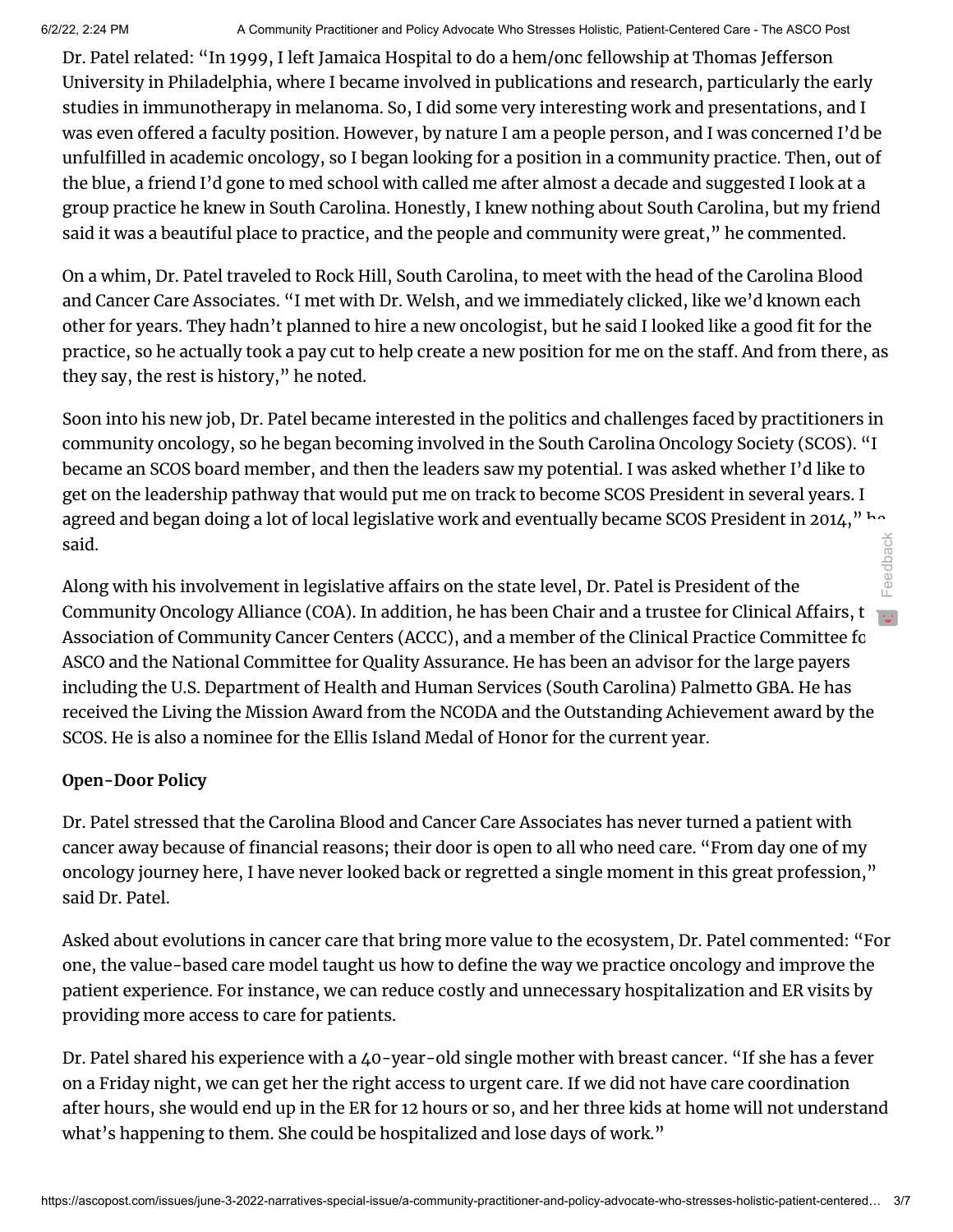Dr. Patel continued: "To that end, we realized we also needed an open-door policy, so we let our patient population know that if they need help with anything, they can walk in between 9:00 AM and 5:00 PM every day. It was so successful that we began coming in on weekends for a few hours. Moreover, we partner with local urgent care facilities and give them access to our EMR [electronic medical record] system ona case-by-case basis; this way, if our patients must go to the urgent care, they can be triaged and have all their blood work and vitals delivered to us—so we do a partnership of care. So far, we have seen a 30% reduction in hospital visits since we initiated these steps. We even published brochures and detailed instructions to patients for the same."

Furthermore, Dr. Patel is piloting a program called No One Left Alone (NOLA) in congressional district five of South Carolina to bring access to the right care, including precision medicine, to patients despite their socioeconomic status rather than putting the burden on patients to coordinate and travel for care. "Policy alone can't solve the inequities of cancer care. Community practices should be ready to address inequities as part of future value-based models. Doing so will help practices succeed and keep patients in community clinics. I've been collecting data to quantify gaps in care such as access to clinical trials; the goal is to create a playbook of sorts that evaluates and offers solutions to these access issues among the underserved. This is one of my current projects and something I am passionate about," he shared.

#### **Mortality Issues**

Dealing with the existential crisis often associated with impending death is a prominent part of the cancer care continuum, an area of study and reflection in which Dr Patel has become an expert in palliative care and end-of-life issues. In that role, he teaches other physicians how to answer the difficult open-ended questions of dying patients. "No one prepares doctors to have these conversations with patients who have cancer and are dying, but it is vital to address. Even as a patient walks toward that horizon, he or she wants to make the most of life and accept death with grace," he said. Feedback

In his book *Between Life and Death: From Despair to Hope* (to be reviewed in an upcoming edition of *The ASCO Post*), Dr. Patel introduces us to Harry, who after a full and adventurous life is diagnosed with metastatic lung cancer. As Harry faces his mortality, he leans on Dr. Patel to help him cope with the unanswered questions in his life and his growing fear of death.

"In the book, I tried to help patients with cancer prepare for the journey beyond life, along with aiding their families in coping with the loss and helping them all find closure in the time God has left them," explained Dr. Patel.

#### **'Everyone Has a Story'**

What does a busy leader in community oncology do to decompress? "When I get home, I meditate on my porch, which overlooks a golf course," Dr. Patel commented. "There's an eagle that often flies into the area while I'm meditating. I also read nonfiction and watch a lot of The Great Courses on the Web. I'm also a people person, and my son and his wife live in a separate part of the house, so my wife and I spend time with them. Finally, I also like to have a glass of Pinot Noir at at two of my favorite places: Zinicola Wine Company, where I meet people and talk. I like people. Everyone has a story."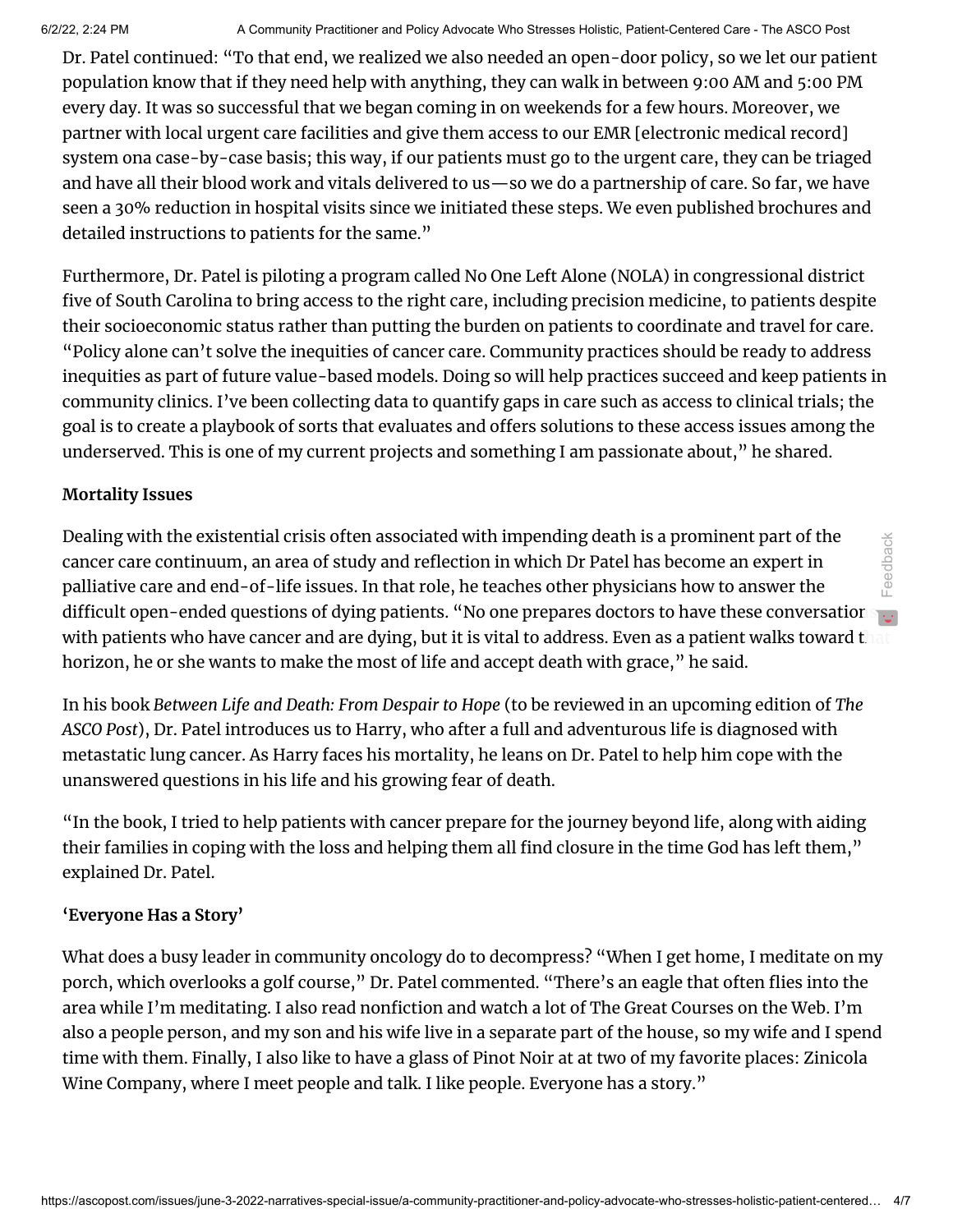

6/2/22, 2:24 PM A Community Practitioner and Policy Advocate Who Stresses Holistic, Patient-Centered Care - The ASCO Post

He added: "I am an avid photographer (have had one man shows, and every other year, I wander in the wilderness of various national parks and take photos). I have also published a coffee table book documenting my journey as a photographer and a photojournalist—*From Elements to Life: A Journey to the Self*.

Feedback





Top: Dr. Patel's post-marriage trip to Nainital in India with his wife Alpa, to whom he has been married for 35-plus years. Middle: The coffee table book relating Dr. Patel's journey as a photojournalist and amateur photographer translation into spiritual quest, Journey to Self. Bottom: One of Dr. Patel's trips as a wanderer in the Arctic Circle, staying in Iqaluit, a part of Canadian Archipelago inhabited by EskImos.

ADVERTISEMENT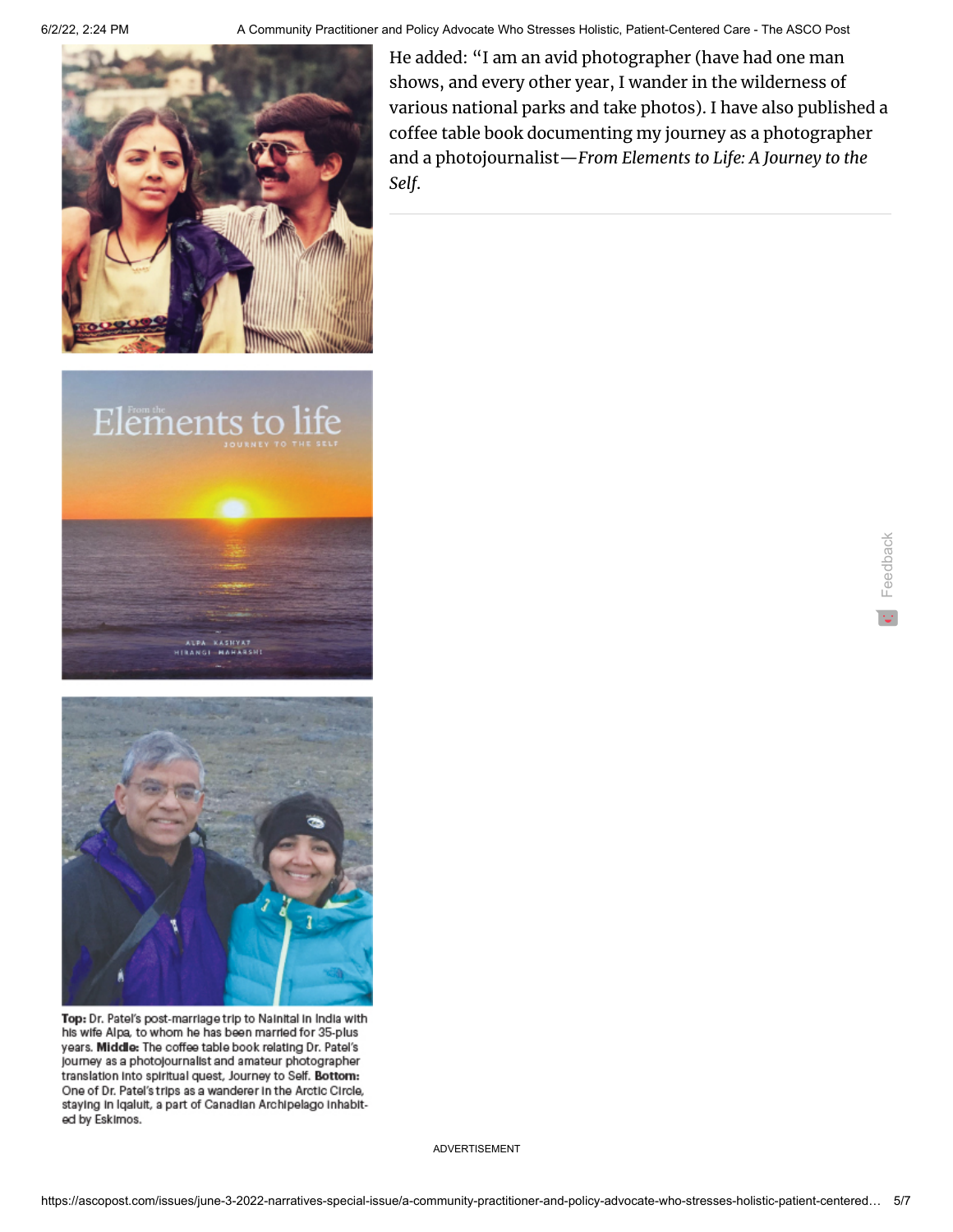

#### ADVERTISEMENT

# Feedback

#### **JUN 02** TODAY IN ONCOLOGY

[New Research Finds Computer-Assisted Colonoscopy Identifies More Precancerous Polyps Than Traditional](https://ascopost.com/news/june-2022/new-research-finds-computer-assisted-colonoscopy-identifies-more-precancerous-polyps-than-traditional-colonoscopy/) Colonoscopy

[New Interactive Map of Oncology Puts COVID-19, Equity Data Into Perspective](https://ascopost.com/news/june-2022/new-interactive-map-of-oncology-puts-covid-19-equity-data-into-perspective/)

[Addition of Adebrelimab to Carboplatin/Etoposide in First-Line Treatment of Extensive-Stage SCLC](https://ascopost.com/news/june-2022/addition-of-adebrelimab-to-carboplatinetoposide-in-first-line-treatment-of-extensive-stage-sclc/)

[Vaccine Effectiveness Against COVID-19 Breakthrough Infection in Patients With Cancer](https://ascopost.com/news/june-2022/vaccine-effectiveness-against-covid-19-breakthrough-infection-in-patients-with-cancer/)

[Postoperative Outcomes With Robot-Assisted vs Open Radical Cystectomy for Bladder Cancer](https://ascopost.com/news/june-2022/postoperative-outcomes-with-robot-assisted-vs-open-radical-cystectomy-for-bladder-cancer/)

[VIEW MORE](https://ascopost.com/News/)  $\blacktriangleright$